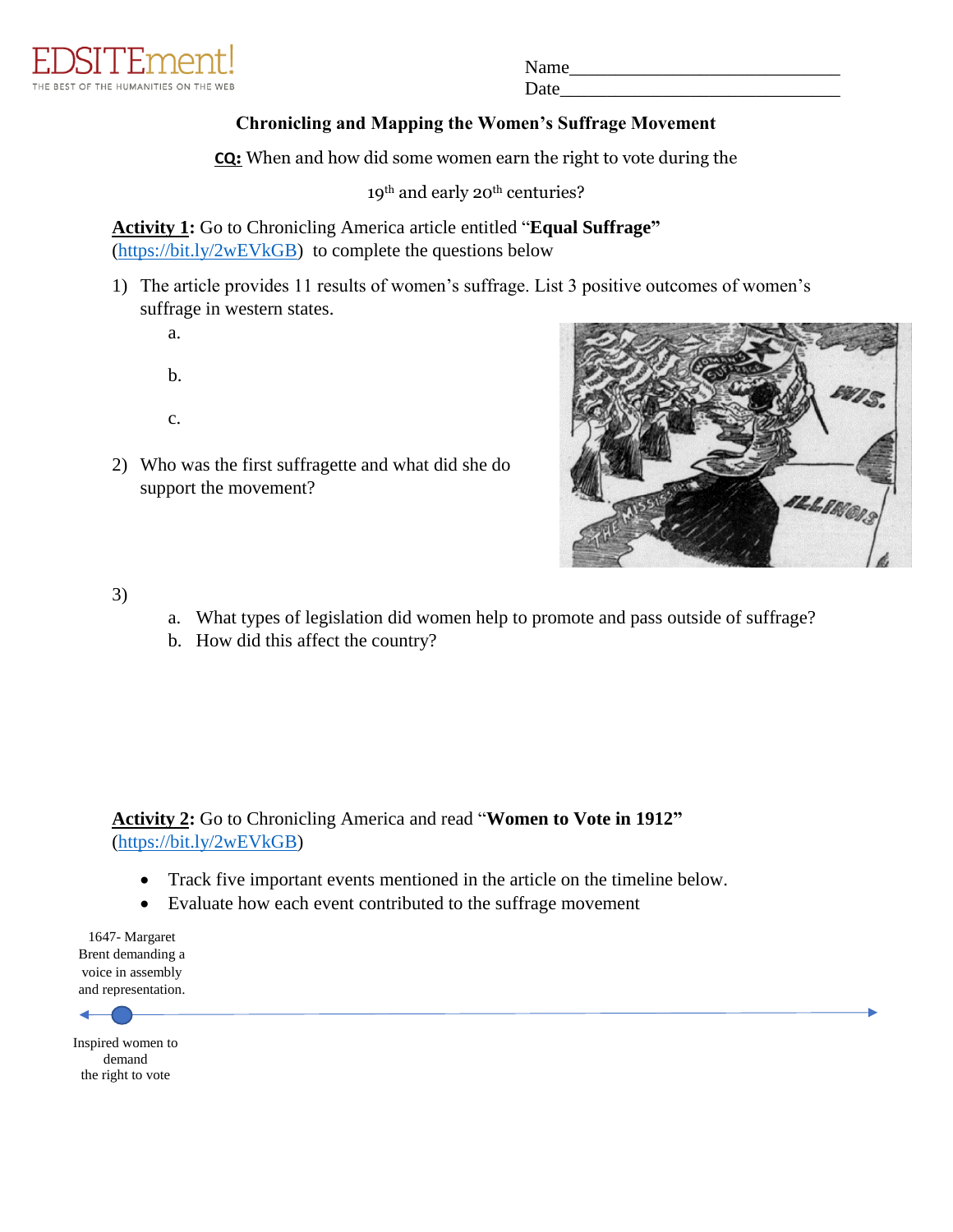

**Activity 3:** Go to Chronicling America and read the article entitled "**The Margaret Brent Pilgrimage"** [\(https://bit.ly/2wIPlAK](https://bit.ly/2wIPlAK) )

Pretend you are a suffragette in Maryland working to get people to join the event. Compose a tweet (about 280 characters) or draw an Instagram post with appropriate caption to advertise the event that includes both the factual details and why someone should attend the march.



**Activity 4:** Go to Chronicling America and read **"They Protest Suffrage – Who?"** [\(https://bit.ly/2IrtRO7\)](https://bit.ly/2IrtRO7).

Pretend you are one of the women protesting against women's suffrage. Create a list of reasons that support your view on women's suffrage and a list of counterarguments that the women's suffrage movement might make.

| Reasons Against Women's Suffrage | Reasons in Support of Women's Suffrage |  |  |
|----------------------------------|----------------------------------------|--|--|
|                                  |                                        |  |  |
|                                  |                                        |  |  |
|                                  |                                        |  |  |
|                                  |                                        |  |  |
|                                  |                                        |  |  |